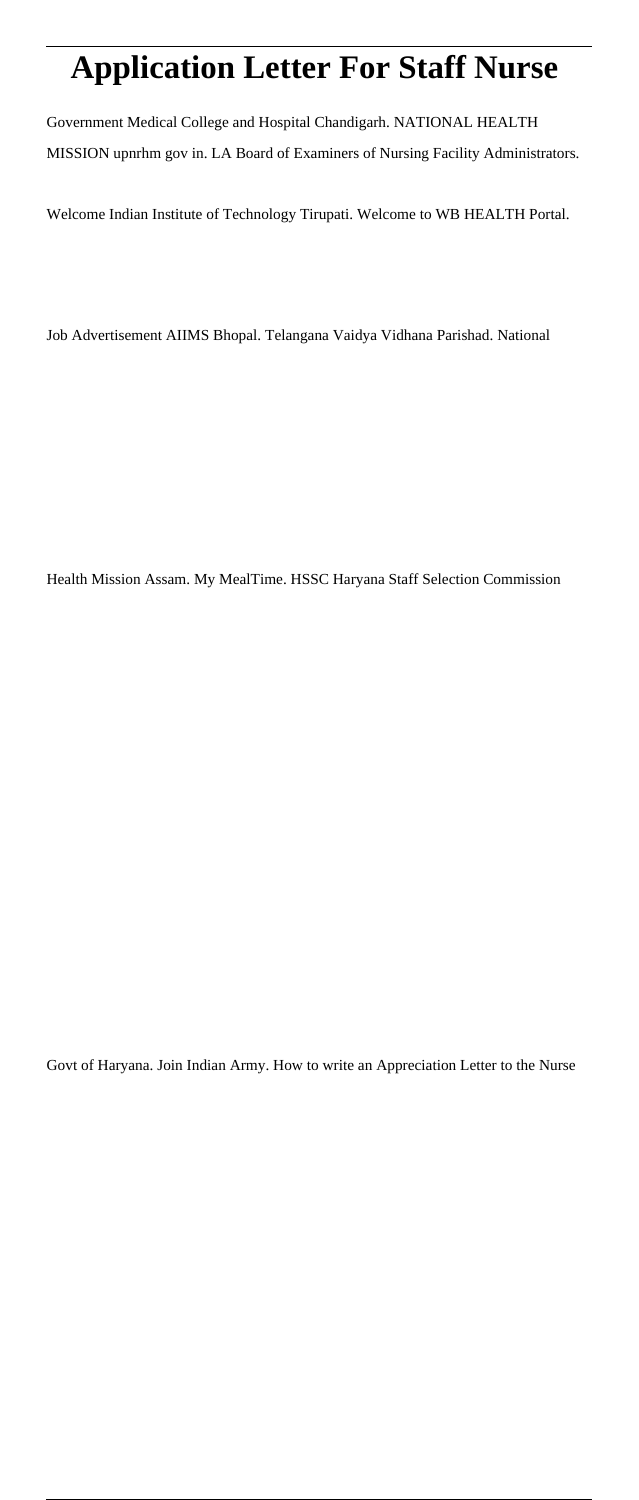Five 25 seats of House Surgeon are lying. Job Recruitment All India Institute of Medical. Uttar Pradesh Public Service Commission. New Mexico Board of Nursing. ITI Limited. Careers at AUD. SSC MTS Notification Online Application Call Letter. Baba Farid University of Health Sciences Faridkot. National Health Mission Haryana. Orissa Staff Selection Commission. BCHS Nurse Aide Program Instructions and Application 2

18. Physician Assistant School Application Recommendation. License Verification

LSBPNE. SPSC Online. BHU RAC Banaras Hindu University Varanasi

**government medical college and hospital chandigarh** june 24th, 2018 - government medical college and hospital chandigarh gmch latest news download provisional e admit card cum roll number for gcet 2018 entrance examination''**NATIONAL HEALTH MISSION upnrhm gov in**

**June 22nd, 2018 - Rest 3000 vacancies of NHM UP live on 18 06 2018 Download Offer letter and Surety Bond of GNM Bridge Program Advertisement of General Manager Human Resource under National Health Mission UP**'

'**LA BOARD OF EXAMINERS OF NURSING FACILITY ADMINISTRATORS** JUNE 23RD, 2018 - WELCOME NURSING FACILITY ADMINISTRATORS

NURSE AIDE APPLICATION FOR OPTIONAL ID CARD ACHIEVE

COMPLIANCE WITH NEW SURVEY PROCESS ALEXANDRIA TUESDAY

FEBRUARY 27 2018 CLICK FOR INFORMATION' '*Welcome Indian Institute of Technology Tirupati June 22nd, 2018 - INDIAN INSTITUTE OF TECHNOLOGY TIRUPATI RENIGUNTA ROAD TIRUPATI 517 506 A P Advertisement No ITTP Staff RMT 01 2018 dated 16 05 2018 Online application registration is closed*'

#### '*Welcome To WB HEALTH Portal*

*June 23rd, 2018 - Regarding Selection Of District Level Trainer For Orientation Of ASHAs ANMs To The Potentials Of Ayush With Respect To General Wellness*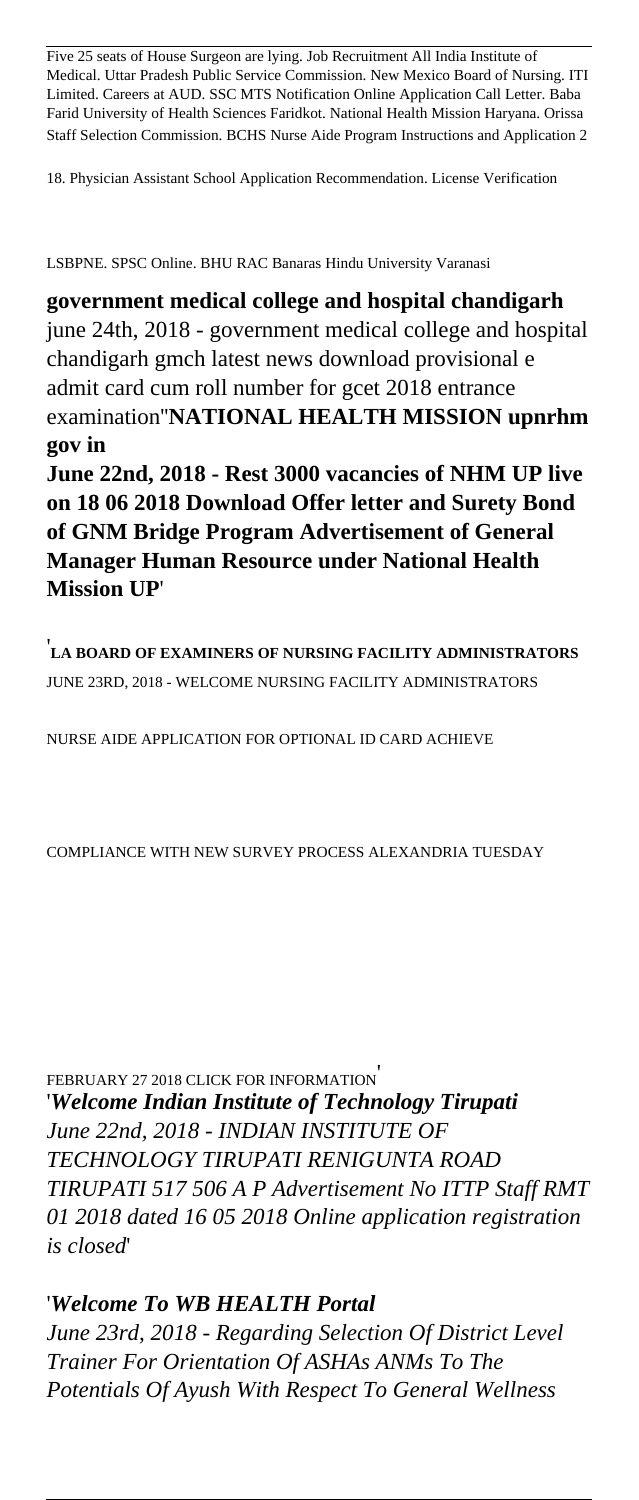## *And Preventive Health Care Including Prevention Of Diabetes Mellitus*''**Job Advertisement AIIMS Bhopal**

June 24th, 2018 - Sr No Advertisement Download Registration start Date Registration

closed Date Apply'

#### '**Telangana Vaidya Vidhana Parishad**

June 24th, 2018 - Designed Developed and Hosted by NIC Hyderabad Content owned maintained and updated by Telangana Vaidya Vidhana Parishad''**NATIONAL HEALTH MISSION ASSAM JUNE 21ST, 2018 - CORRIGENDUM ADVERTISEMENT FOR THE POSTS OF REGISTRAR RESIDENT PHYSICIAN RESIDENT SURGEON REFRACTIONIST DEMONSTRATOR ANESTHETIST RESIDENT PATHOLOGIST ETC IN VARIOUS DEPARTMENTS OF MEDICAL COLLEGES IN THE STATE OF ASSAM UNDER THE HEALTH AMP FAMILY WELFARE B DEPARTMENT GOVT OF ASSAM**''**My MealTime June 24th, 2018 - My MealTime It appears there was an issue loading the page or Javascript has been disabled Try reloading the page or enabling Javascript to access My MealTime Online**'

#### '**hssc haryana staff selection commission govt of haryana**

june 24th, 2018 - welcome to haryana staff selection commission government of haryana'

#### '**JOIN INDIAN ARMY**

JUNE 24TH, 2018 - WELCOME TO JOIN INDIAN ARMY WEBSITE PLEASE WRITE TEXT AS SHOWN IN FOLLOWING IMAGE TO ENTER INTO THE WEBSITE'

#### '**How to write an Appreciation Letter to the Nurse Sample Tips**

June 24th, 2018 - Writing an Appreciation Letter to the Nurse for the first time Check out the template and sample to write an effective Appreciation Letter''**PGIMER RECRUITMENT 2018 154 SR RESIDENT STAFF NURSE**

**JUNE 24TH, 2018 - POST GRADUATE INSTITUTE OF MEDICAL EDUCATION AMP RESEARCH PGIMER CHANDIGARH RECRUITS 10 JUNIOR RESIDENT POSTS CANDIDATES WITH MBBS CAN WALK IN INTERVIEW**'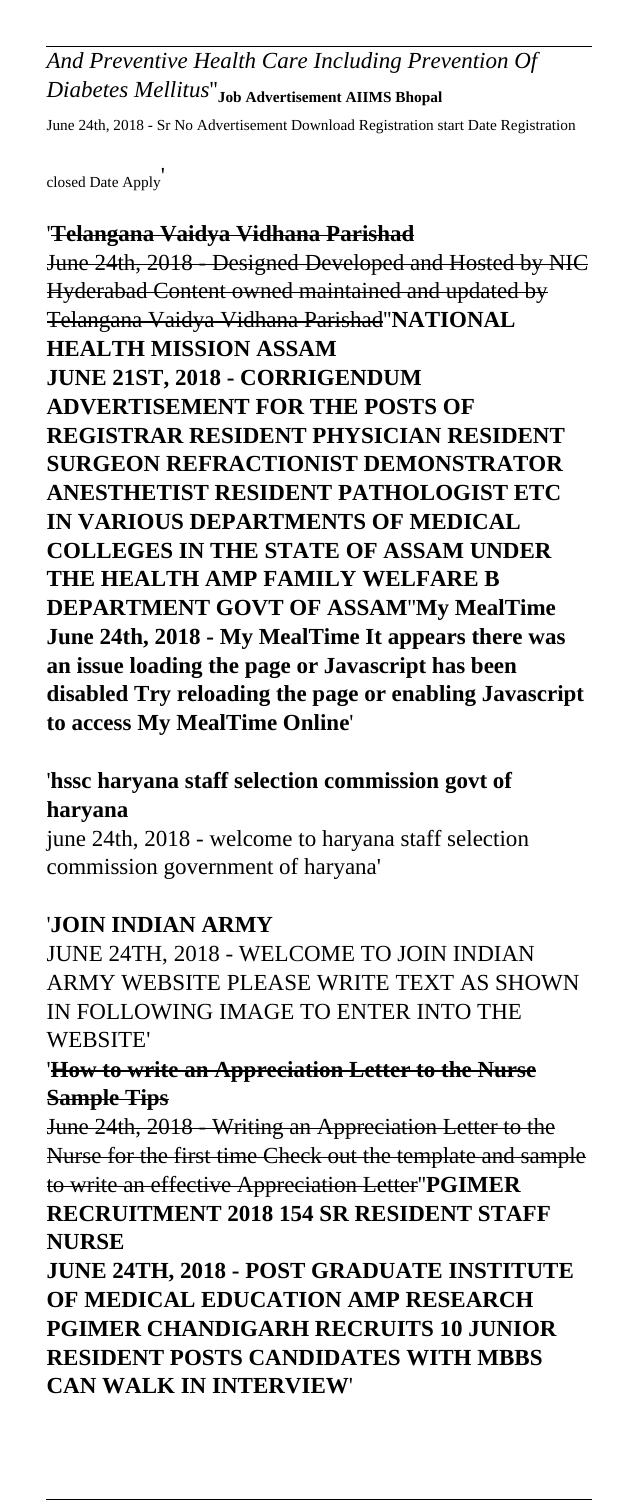#### '**The Twenty Five 25 Seats Of House Surgeon Are Lying**

June 23rd, 2018 - V VACANY NOTICE The Interviews For The Post Of Staff Nurse And Data Entry Operator For The Project Entitled  $\hat{a} \in \mathbb{C}$  To Develop Acute Respiratory Infection Treatment Units ATUs And Assess Their Utility In Improving Healthcare And Research In Pneumonia Related Morbidity And Mortality In India ― Under Dr Poonam Mehta Asstt' '**job recruitment all india institute of medical**

june 24th, 2018 - 1 declaration form for old candidate for staff nurse grade i 2

application form for new candidate for staff nurse grade i 3 declaration form for old

candidate for assistant nursing superintendent''*uttar pradesh public*

#### *service commission*

*june 22nd, 2018 - public service commission uttar pradesh public service commission*'

'**New Mexico Board of Nursing June 24th, 2018 - Complaints amp Discipline The New**

**Mexico Board of Nursing regulates nursing practice education and the practice of RNs LPNs Nurse Practitioners Certified Registered Nurse Anesthetists Clinical Nurse Specialists Certified Medication Aides and Certified Hemodialysis Technicians for the protection of the citizens of New Mexico**''**ITI Limited**

June 24th, 2018 - ITI Careers ITI Limited The Country's Premier Telecom

Company Is All Set To Take Telecom And IT To Greater And Unexplored Realms The

Company Is Looking For Dynamic And Result Oriented Professionals' '**Careers At AUD June 23rd, 2018 - Careers AUD Archives Advertisement No AUD 02 2018 Dt 07 06 2018 For The Post Of Visiting Psychiatrist On Part Time Basis Last Date For Receiving Applications June 25 2018**' '**SSC MTS Notification Online Application Call Letter** June 23rd, 2018 - SSC MTS Notification Online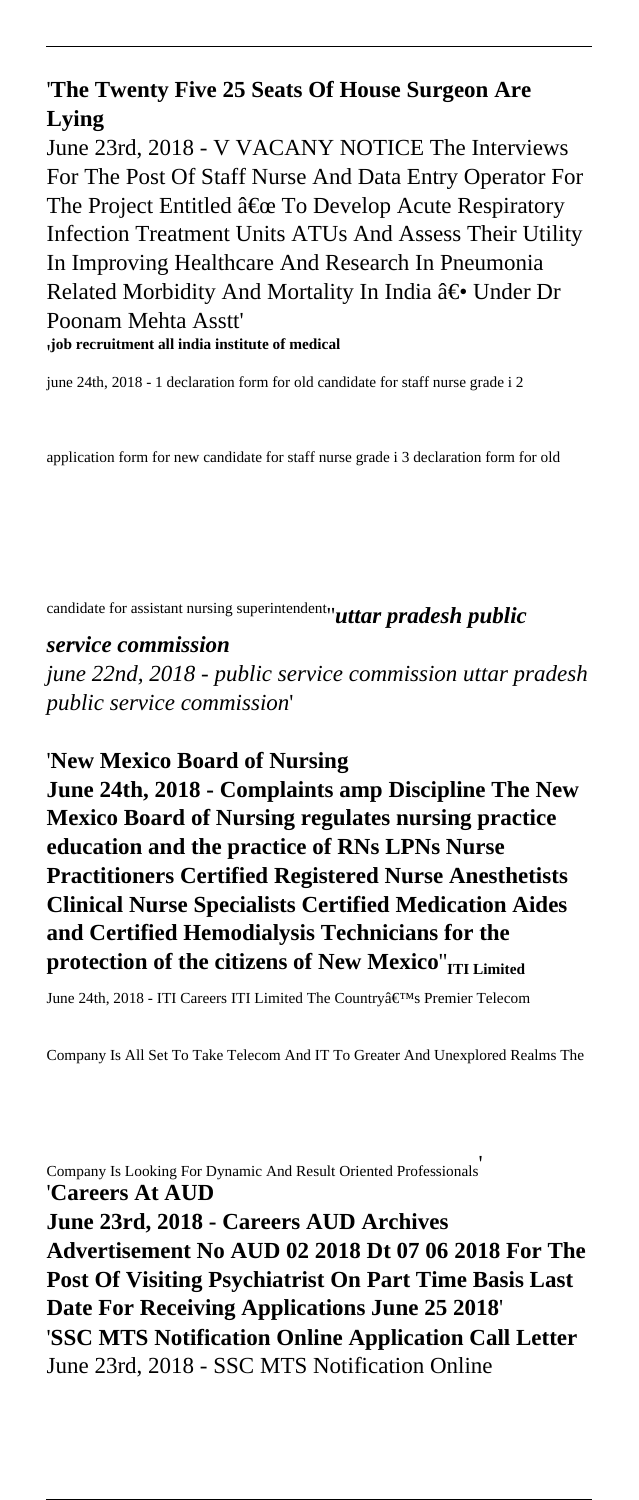Application Call Letter Result amp Other Complete Details Staff Selection Commission SSC conducts Multi Tasking Staff MTS Examination to cover the vacancies under Multi tasking staff or non technical jobs'

'*Baba Farid University Of Health Sciences Faridkot June 23rd, 2018 - Bfuhs Ac In The Baba Farid University Was Established In 1998 To Serve The State Of Punjab The Baba Farid University Now Has Four Constituent Colleges Viz University College Of Nursing Faridkot University College Of Pharmacy Faridkot University College Of Physiotherapy Faridkot GGS Medical College Faridkot University Para Medical*'

#### '**National Health Mission Haryana**

June 23rd, 2018 - Maternal Health Increase In Institutional Delivery Especially Read More  $\hat{A}$  Child Health Neonatal Mortality Is One Of The Major Contributor Read More  $\hat{A} \rightarrow '$ 

#### '**Orissa Staff Selection Commission**

June 23rd, 2018 - First Click on the Online Application Form Tab placed on the home page of the Commissions $\hat{a} \in T^M$  website Then Click on the Candidates Login Tab placed Right hand side Top of the respective Page'

### '**BCHS Nurse Aide Program Instructions and Application 2 18**

June 20th, 2018 - 3 Include the applicable fee for a Nurse Aide Training Program Permit made payable to the State of Michigan 4 Mail form and fee to the address listed at the top of the application instructions'

'**Physician Assistant School Application Recommendation**

June 24th, 2018 - I Have A Huge Dilemma I Am Really Worried About My Application

Because I Have A Poorly Written And Obviously Not Thought Out Recommendation

**Letter** 

# '*LICENSE VERIFICATION LSBPNE JUNE 23RD, 2018 - LOUISIANA STATE BOARD OF PRACTICAL NURSE EXAMINERS 131 AIRLINE DRIVE SUITE 301 METAIRIE LA 70001 PHONE 504 838 5791 FAX 504 838 5279*''**spsc online**

june 21st, 2018 - the sikkim public service commission started functioning from 1982

with the appointment of the chairman and deputation of the staff from the state